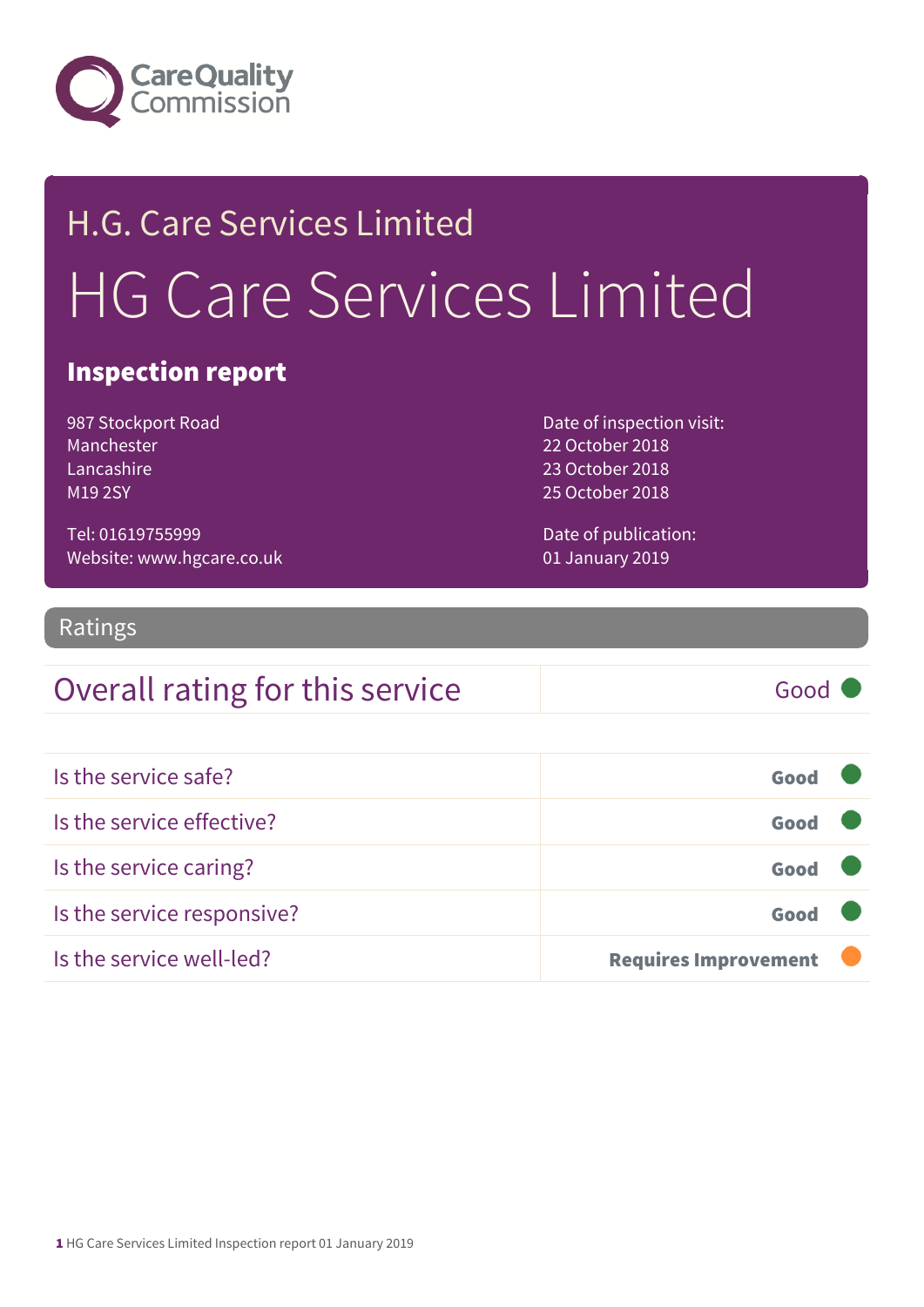### Summary of findings

#### Overall summary

We carried out an announced inspection of HG Care Services Limited on 22, 23 and 25 October 2018. HG Care Services Limited is a domiciliary care service and provides twenty-four-hour domiciliary care and support to adults and children in their own home. The service's office is located on Stockport Road, Levenshulme, Manchester. At the time of our inspection, the service offered support to 326 people and employed 145 members of care staff.

At our last inspection of this service in October and November 2017 we found two breaches of regulations; these were Regulation 12 of the Health and Social Care Act 2008 (Regulated Activities) Regulations 2014, safe care and treatment and Regulation 17 of the Health and Social Care Act 2008 (Regulated Activities) Regulations 2014, good governance.

Following the last inspection, we asked the provider to complete an action plan to show what they would do and by when to improve the key questions of Safe and Well-Led to at least good, which we received. At this inspection although the process of governance and oversight of the service had improved we have made a recommendation for improving the process of auditing.

Not everyone using HG Care Service Limited receives regulated activity; CQC only inspects the service being received by people provided with 'personal care'; help with tasks related to personal hygiene and eating. Where they do we also take into account any wider social care provided.

Medicines were not consistently administered in a safe way. At this this inspection, we found the management of people's medicines had improved, however we saw some gaps in staff signatures in one person's medication administration records (MAR's) who we visited at home. We determined medicines had been given as prescribed but these were not consistently recorded in the MAR charts we saw.

For another person who we visited we found their lunchtime medicines, which were due two days after our visit, had been popped out of the medicines pack and then placed back into it with cotton wool; we could not determine if the person had done this themselves but there was no clear record that this had been communicated back to the office. We also found additional sachets of a laxative medicine for this person on the floor of their house, but there were no clear records in the MAR's or communication sheets to confirm why this was the case.

Although medicines were audited and staff were subject to observations of practice and spot checks these interventions had failed to identify the issues we found during the inspection regarding the safe management of medicines.We have made a recommendation about the management of people's medicines and the frequency of associated auditing systems.

There was a registered manager in post. A registered manager is a person who has registered with the Care Quality Commission to manage the service. Like registered providers, they are 'registered persons.'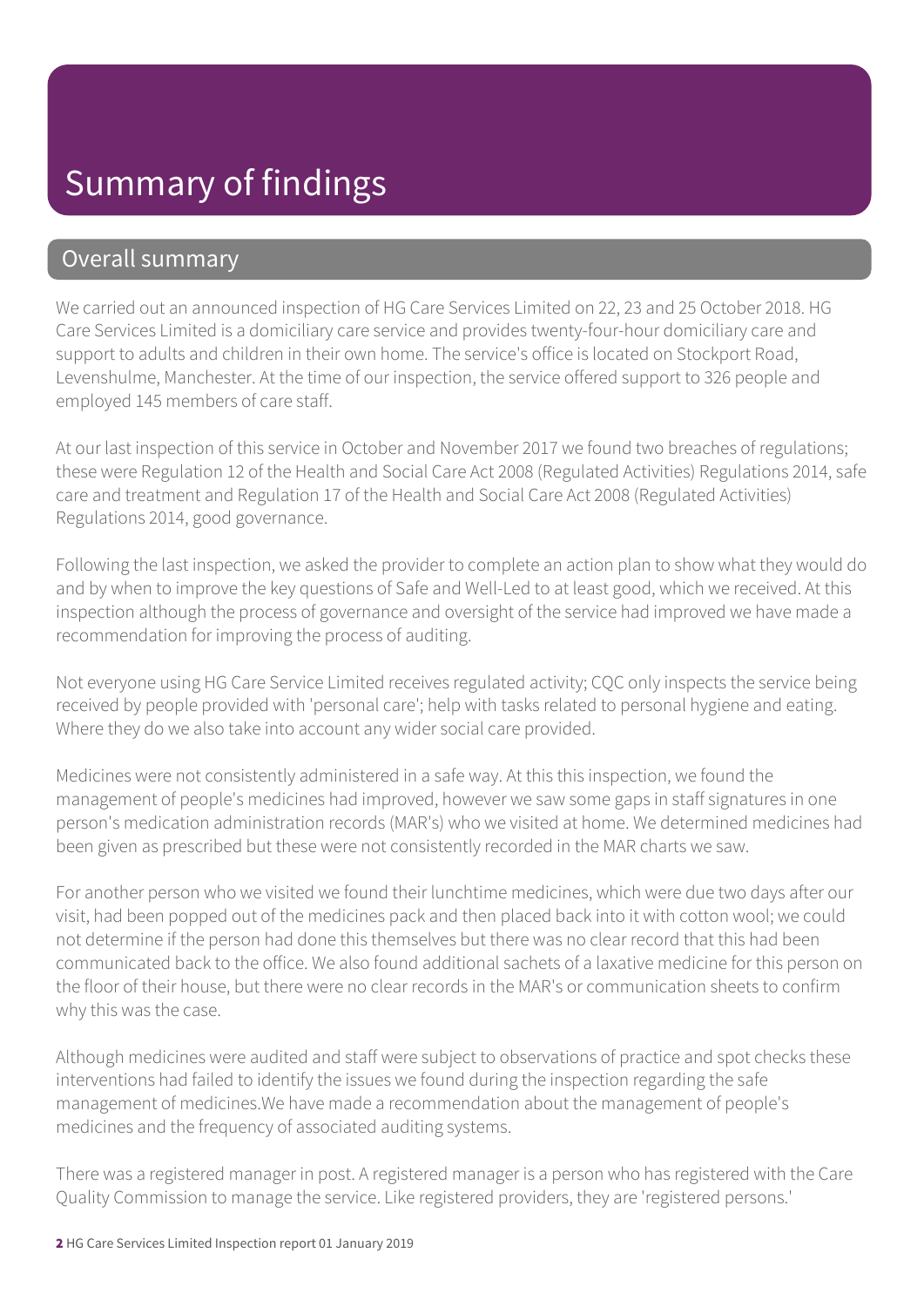Registered persons have legal responsibility for meeting the requirements in the Health and Social Care Act 2008 and associated Regulations about how the service is run.

People we spoke with felt they were safe when receiving support from HG Care Services and knew what to do if they were not happy about care and services. Staff could describe to us how they endeavoured to keep people safe.

Suitable safeguarding procedures were in place, which were designed to protect vulnerable people from abuse and the risk of abuse.

People had risk assessments in place which included areas such as the environment, medication and moving and handling. These provided guidance to staff as to what action to take and were regularly reviewed by the service.

People's needs were assessed in sufficient detail to inform the delivery of care by staff who supported them.

An external company was used to undertake checks and maintain the fire extinguishers, fire alarm system, emergency lighting and smoke detectors to ensure the safety of the office based staff.

Recruitment processes were in place and ensured that staff were of suitable character to work with vulnerable people. Newly recruited staff were required to undertake a probationary period before being offered a permanent position, which included observed practical assessments before confirmation in their role. Staff we spoke with confirmed they received regular one to one supervision. However, two staff records indicated only one reference had been obtained. We have made a recommendation that the service reviews the latest best practice relating to the safe recruitment of staff to ensure that employees are safe to work with vulnerable people.

There was an appropriate, up to date accident and incident policy and procedure in place. Incidents were logged and tracked including the date of the incident the name of the person concerned and the action taken to reduce the potential for repeated events.

People told us they considered staff to be knowledgeable and skilled in meeting their needs and confirmed the care workers and other staff they met were competent. Staff told us they had enough time when visiting people to effectively meet people's needs and people told us staff stayed the full length of the visit but could sometimes be late.

The service gave people the appropriate support to meet their healthcare needs. Staff liaised with healthcare professionals to monitor people's conditions and ensure people health needs were being met.

Staff told us that if they had any concerns about the capacity of a person using the service, they would contact the office. We saw where people lacked capacity this was clearly recorded within their care plan. The requirements of the Mental Capacity Act 2005 were being met. Appropriate arrangements were in place to assess whether people could consent to their care and treatment. We saw people had signed consent to their care and treatment.

People who used the service and their relatives told us care staff were kind, caring and helpful and treated them with respect.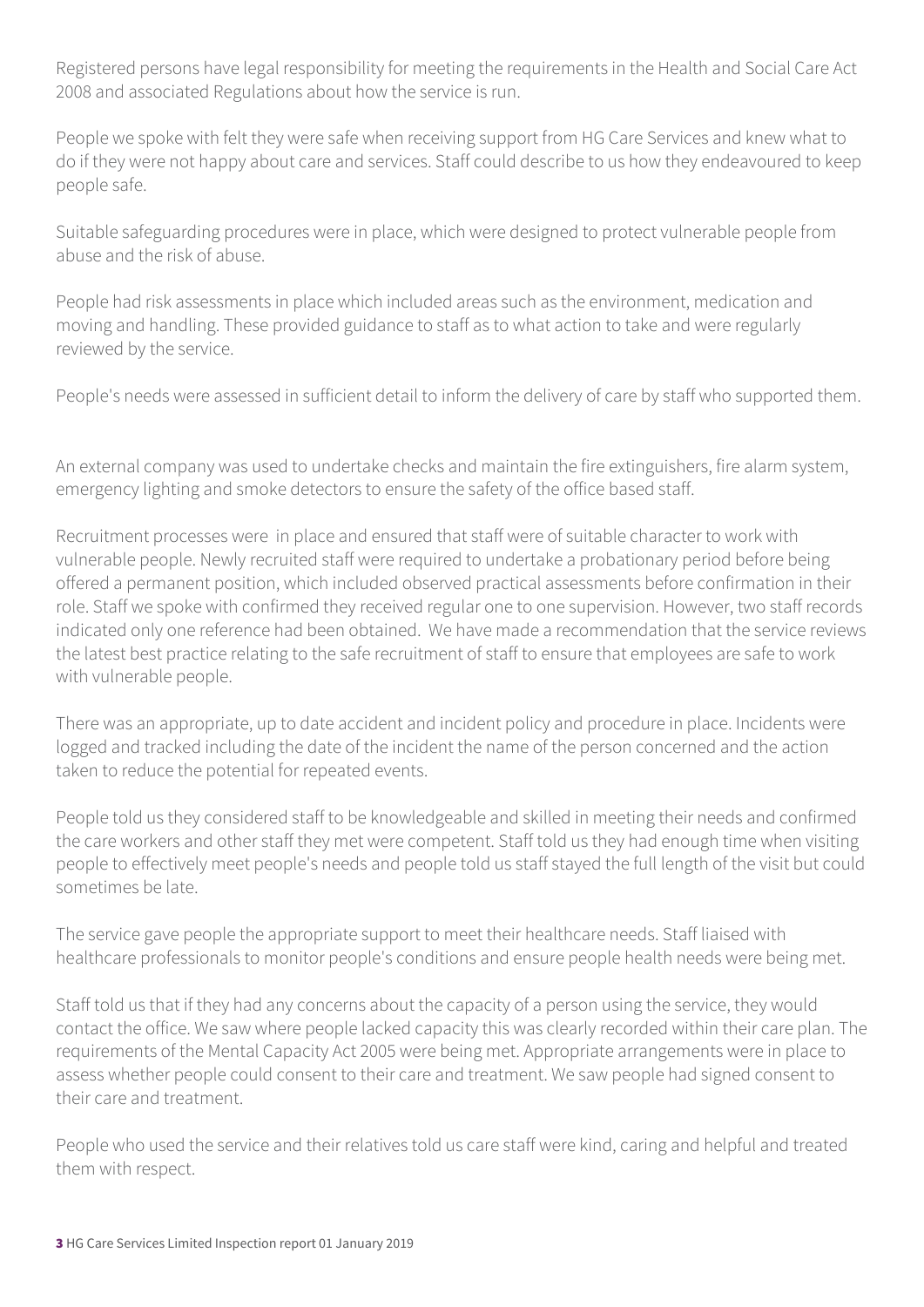We found the service aimed to embed equality and human rights though good person-centred care planning. People's confidentiality was protected. Records containing personal information were being stored securely.

People we spoke with who used the service and their relatives confirmed they had been involved in planning their care and each person who used the service had a care plan in place that was personal to them. People could receive information in formats they could understand such as in different languages.

The provider had a complaints policy and processes were in place to record any complaints received. People we spoke with told us that they knew how to complain and had details of how to make a complaint.

End of life care not had been discussed with people who used the service. Staff had not received training in end of life care provision because the service was not involved in supporting any person who were at the end stages of life at the time of the inspection.

The staff we spoke with spoke positively about how the service was run. Staff told us the registered manager was supportive and considered their welfare.

We saw that staff meetings were held regularly and staff had the opportunity to raise any issues.

We saw spot checks and direct observations were carried out with staff to ensure that standards of care were maintained.

We found the service had policies and procedures in place, which covered all aspects of service delivery

Results of the most recent questionnaires and surveys received where mostly complimentary about the service.

There was an up to date provider and manager registration certificate on display in the office premises along with an appropriate certificate of insurance. The last report was displayed on the provider website as required.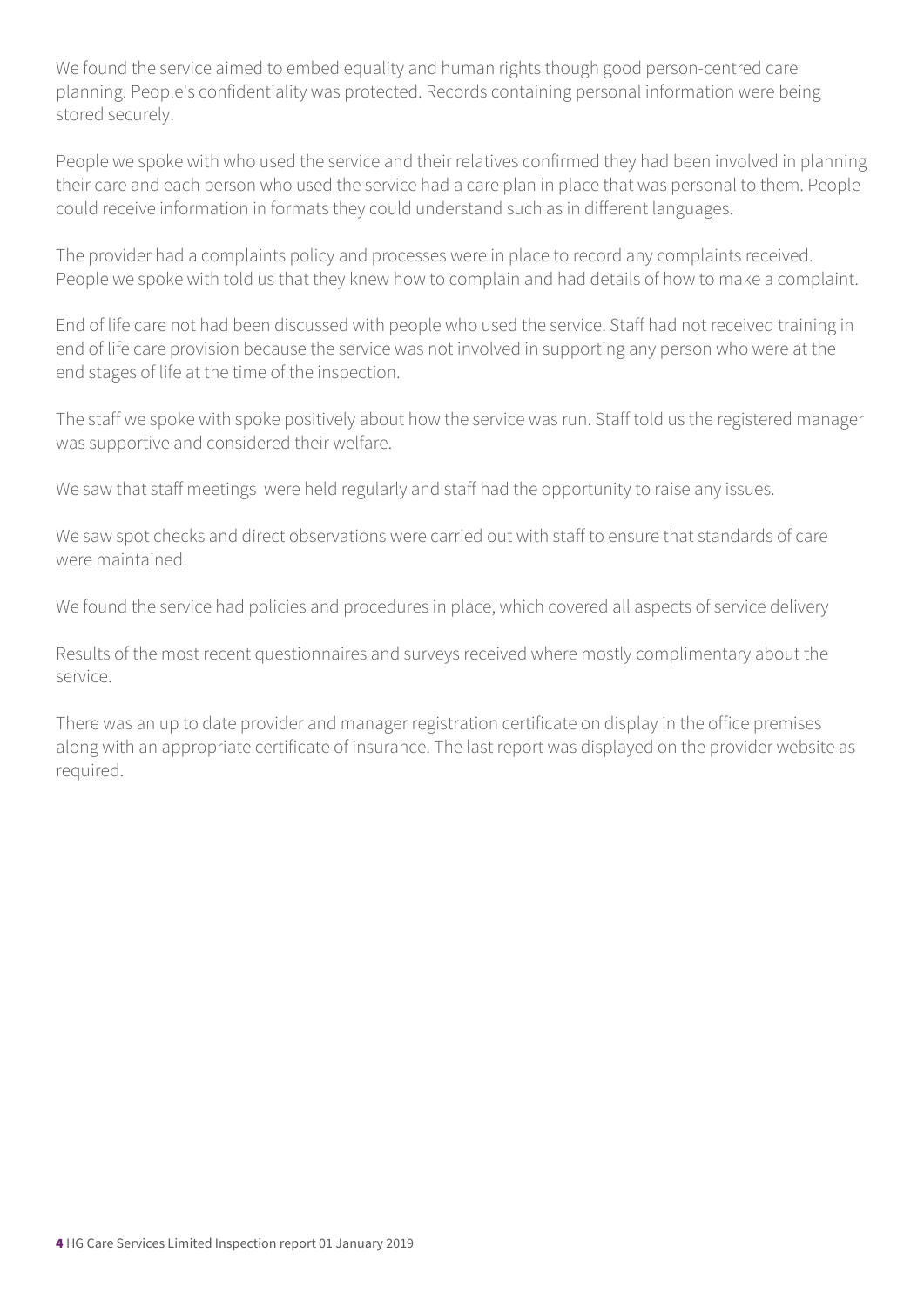#### The five questions we ask about services and what we found

We always ask the following five questions of services.

| Is the service safe?                                                                                                                                                      | Goo  |
|---------------------------------------------------------------------------------------------------------------------------------------------------------------------------|------|
| The service was safe.                                                                                                                                                     |      |
| Accurate records regarding the safe management of medicines<br>were present in most of the MARs examined.                                                                 |      |
| People told us they felt safe when being supported by the<br>service.                                                                                                     |      |
| There were sufficient numbers of staff on duty to meet people's<br>needs.                                                                                                 |      |
| Is the service effective?                                                                                                                                                 | Good |
| The service was effective.                                                                                                                                                |      |
| People we spoke with felt care staff were competent.                                                                                                                      |      |
| Staff told us they received an induction and on-going training to<br>ensure they had the necessary skills to meet people's individual<br>needs.                           |      |
| Staff we spoke with confirmed they received regular one-to-one<br>and group supervision.                                                                                  |      |
| Is the service caring?                                                                                                                                                    | Goo  |
| The service was caring.                                                                                                                                                   |      |
| People who used the service and their relatives said they were<br>treated with kindness and care and comments we received<br>about the service were mostly complimentary. |      |
| We found the service aimed to embed equality and human rights<br>through the process of person-centred care planning.                                                     |      |
| People were encouraged to express their views and to be<br>involved, where possible, in making decisions about their care<br>and treatment.                               |      |
| Is the service responsive?                                                                                                                                                | Good |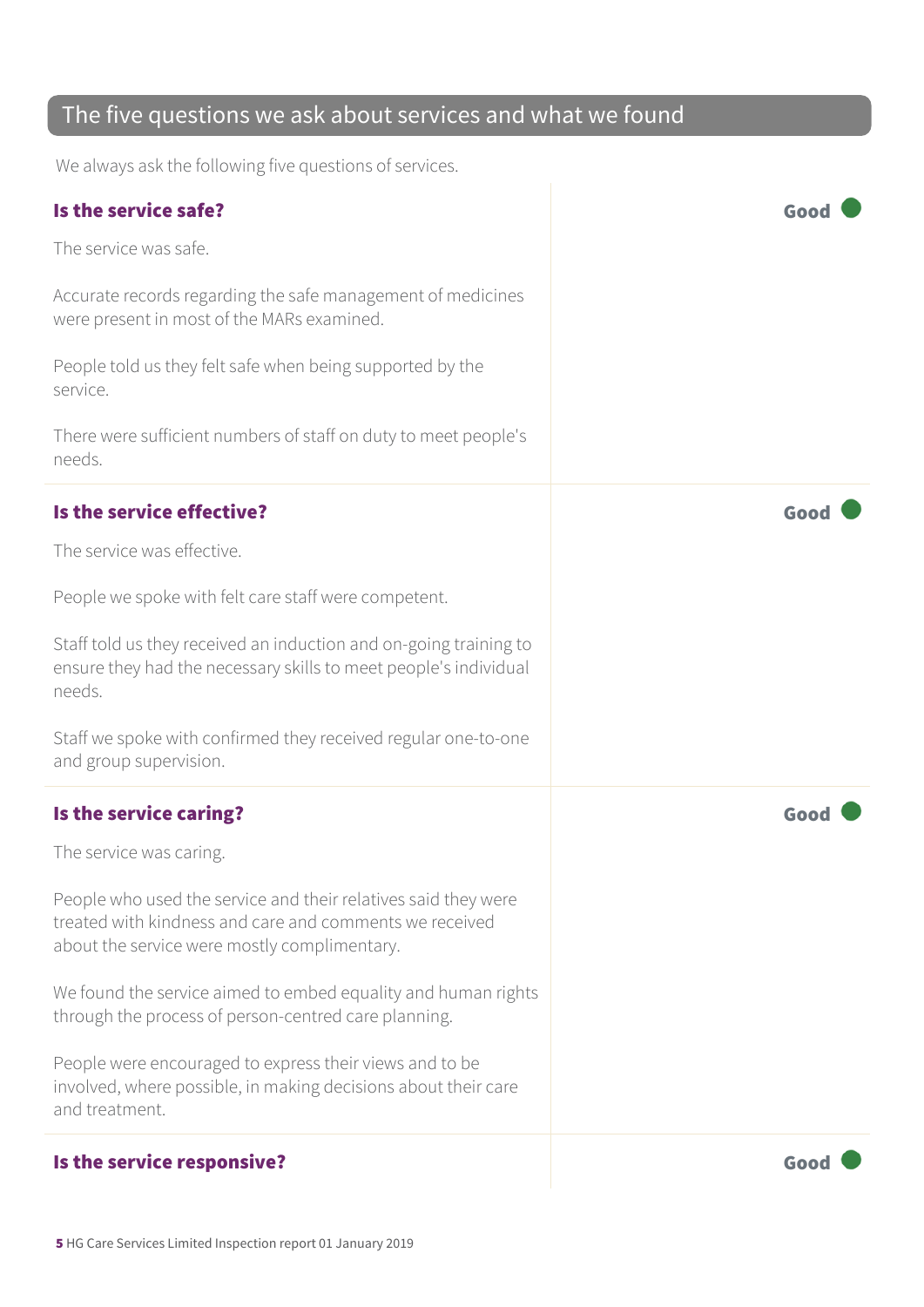| The service was responsive.                                                                                                                                                     |                             |
|---------------------------------------------------------------------------------------------------------------------------------------------------------------------------------|-----------------------------|
| People we spoke with who used the service and their relatives<br>confirmed that they were involved in planning their care.                                                      |                             |
| Visits to people's homes were not rushed and all people we<br>spoke with confirmed this was the case.                                                                           |                             |
| We saw that people's care plans and needs were regularly<br>reviewed which was completed with the involvement of people<br>and their relatives, where possible.                 |                             |
|                                                                                                                                                                                 |                             |
| Is the service well-led?                                                                                                                                                        | <b>Requires Improvement</b> |
| The service was not consistently well-led.                                                                                                                                      |                             |
| Audits which were carried out regularly had not identified the<br>concerns we found during the inspection in relation to<br>medicines, staff recruitment and care plan reviews. |                             |
| Staff felt the service was well-led and told us the registered<br>manager and other managers supported them well.                                                               |                             |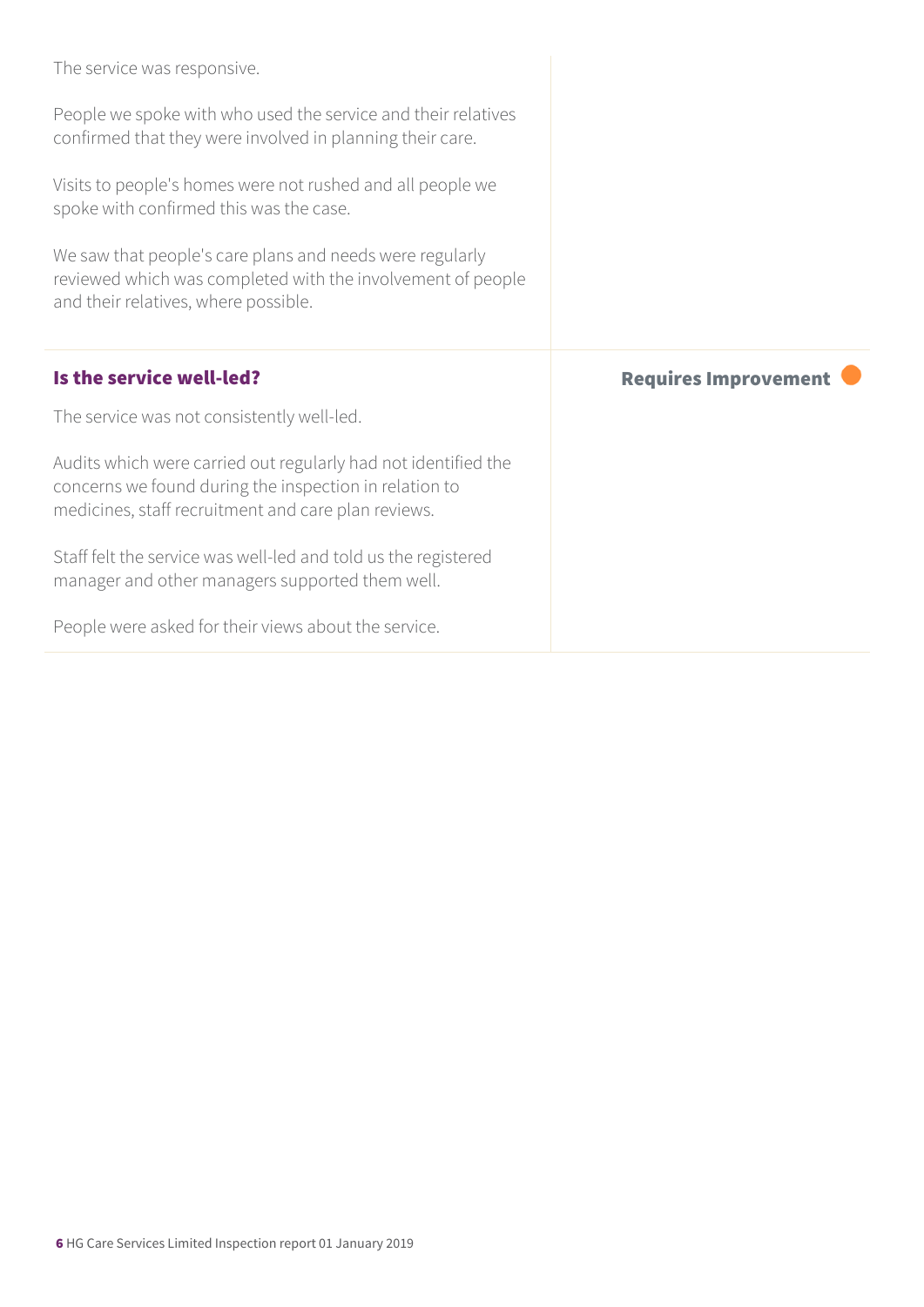

# HG Care Services Limited Detailed findings

# Background to this inspection

We carried out this inspection under Section 60 of the Health and Social Care Act 2008 as part of our regulatory functions. This inspection was planned to check whether the provider is meeting the legal requirements and regulations associated with the Health and Social Care Act 2008, to look at the overall quality of the service, and to provide a rating for the service under the Care Act 2014.

This inspection was carried out over three days on 22, 23 and 25 October 2015.We visited the office location to see the manager and office staff and to review care records and policies and procedures. We gave the service 48 hours' notice of the inspection visit because the manager is often out of the office supporting staff and we needed to be sure that they would be in.

The inspection was carried out by two adult social care inspectors, a pharmacy specialist advisor and an expert-by-experience. This is a person who has personal experience of supporting someone who uses this type of care service.

Before the inspection we reviewed the previous inspection report about the service. We also considered information we held about the service, such as statutory notifications in relation to safeguarding and incidents which the provider had told us about.

We spoke with the local authority to seek their views about the service and received information from them prior to undertaking the inspection. During our inspection we spoke with the registered manager, who was also the provider and director, a second director, the safeguarding lead, an assessor, a trainer and a compliance officer. We also spoke with seven other members of care staff.

Following our visit to the office premises on the first day of the inspection, we spoke on the telephone with 13 people who were receiving a service and seven relatives of people receiving a service to obtain their opinions about the service. We also visited four people in their own homes.

We reviewed six people's care records including their medicine administration records (MAR's) and three other people's MAR's, the recruitment files for five staff members, records of staff training and supervision and records relating to the management of the service such as audits and a sample of the services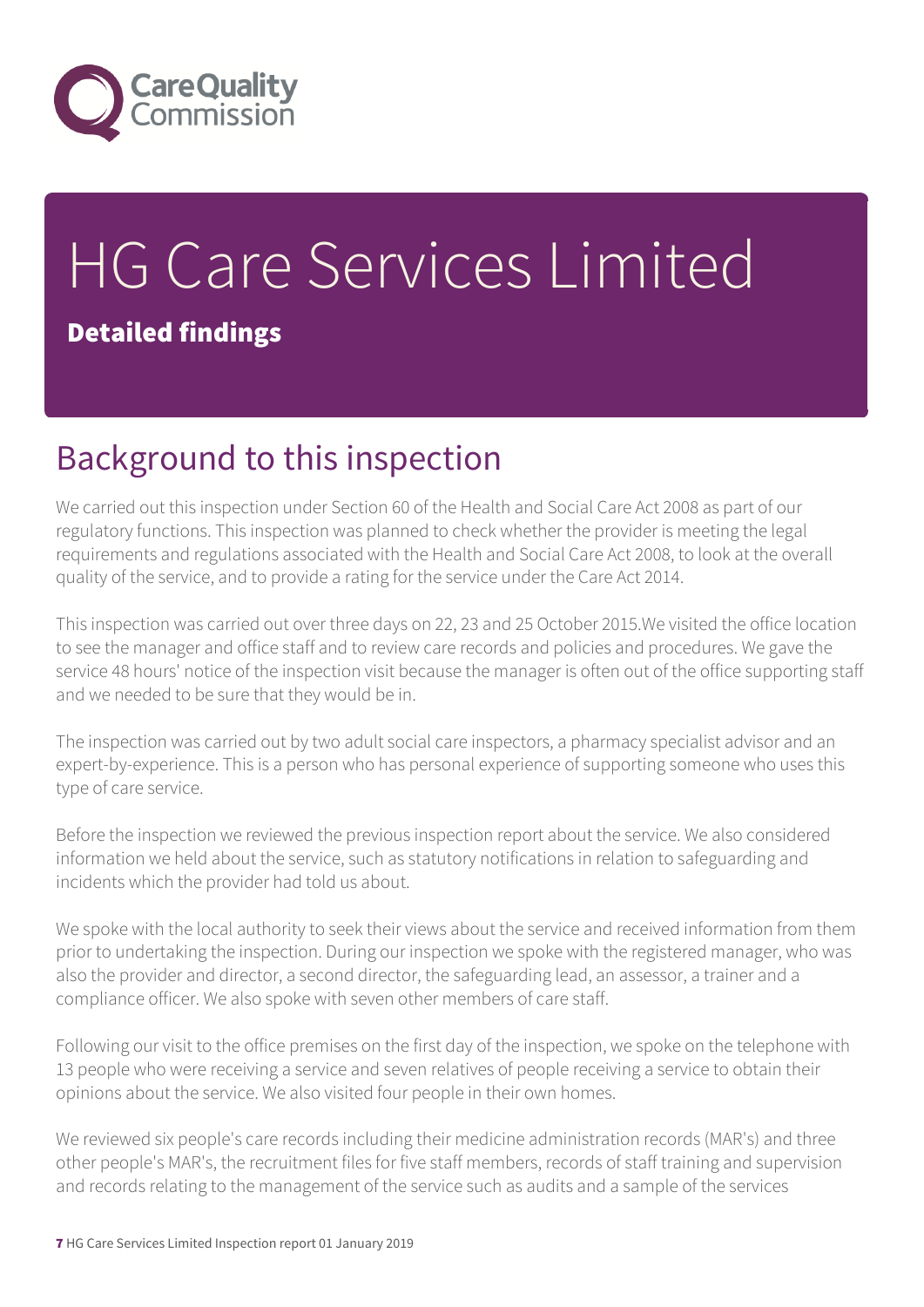operational policies and procedures.

Part of our information gathering included a request to the provider to complete and return to us a Provider Information Return (PIR), which we received. This is a document that asks the provider to give us some key information about the service, what the service does well and any improvements they plan to make.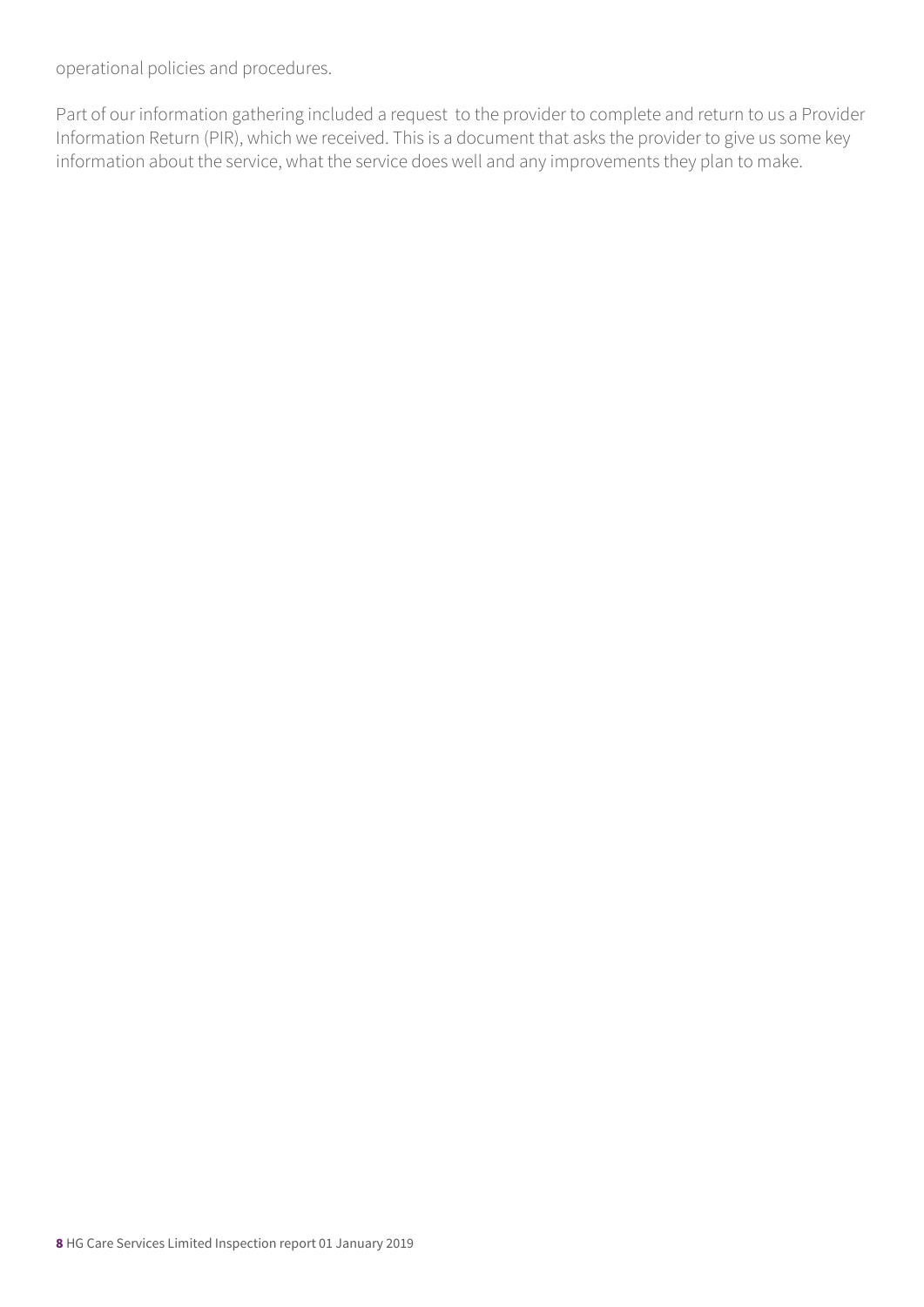# Our findings

At our last inspection in October and November 2017 we found a breach of regulation 12 of the Health and Social Care Act 2008 (Regulated Activities) Regulations 2014 regarding the proper and safe management of medicines. Following the last inspection, we asked the provider to complete an action plan to show what they would do and by when to ensure medicines were managed safely; we subsequently received this action plan. The provider had completed the action plan and had identified internal communications needed improving when issues arose out of normal office working hours and had introduced a new procedure for this, which included treating any medicines errors as a potential safeguarding issue; where errors had been identified we saw detailed investigatory records regarding any incidents. Additional staff had been recruited and auditing procedures had been improved.

At this inspection, we found the provider had taken remedial action and the management of people's medicines had improved, however we saw some gaps in staff signatures in one person's medication administration records (MAR's) who we visited at home; we were able to determine that medicines had been given as required and this was recorded in the daily communication sheets in the person's home. We spoke with the provider about this who told us medication records were normally brought to the office premises and audited at the end of each month. Investigations into this issue were immediately undertaken by the provider; detailed investigatory notes were provided to us shortly after the dates of the inspection, which reassured us the appropriate level of response had been undertaken, to reduce the potential for a repeat of this error.

For another person who we visited we found their lunchtime medicines, which were due two days after our visit, had been popped out of the medicines pack and then placed back into it with cotton wool; we could not determine if the person had done this themselves but there was no clear record that this had been communicated back to the office. We also found additional sachets of a laxative medicine for this person on the floor of their house. The person told us they thought they no longer took these but there were no clear records in the MAR's or communication sheets to confirm this. Therefore, instructions to staff needed to be clearer to identify if these were still needed.

For another person who we visited we found they had not received their morning and lunchtime medicines on one day in July 2018 because they were not available; missing of such medicines could be potentially harmful for the person. Staff had communicated this to the office premises and medicines were available later that day. Office diary notes were provided to us shortly after the date of the inspection identifying the person's pharmacy had been contacted for advice and guidance, and confirming the person had not suffered any harm. We recommend that the service consider a review of systems processes, when the ordering of medicines is the responsibility of the person or their family to ensure medicines do not run out of stock.

People we spoke with felt they were safe when receiving support from HG Care Services and knew what to do if they were not happy about care and services. One person said, "I am very pleased with HG care; when my carer is not coming, they provide someone to step in very quickly." A second person told us, "When I am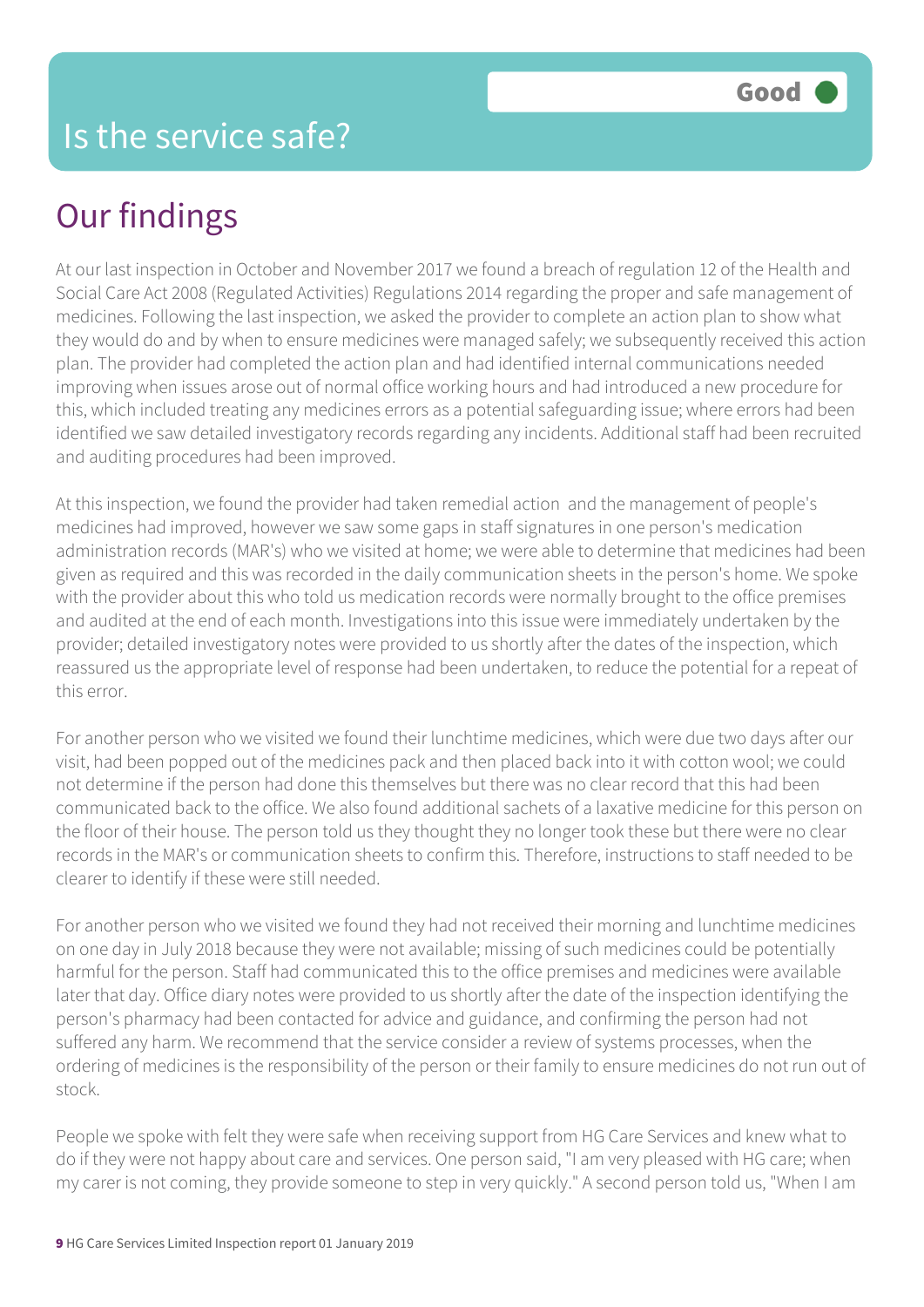anxious that I have waited for my carers too long, I make phone calls and the office staff are always very reassuring." A third said "They have given us a safety button to press when we need help, it is so reassuring." A relative commented, "I feel [my relative] is safe and well supported by the carers." A second relative told us, "[My relative] is less uneasy now that she knows that someone will be coming four times a day." A third said, "[My relative] has gained more confidence and is less challenging to people and her environment since the carers come in daily to help us. This takes the load off me as a family carer and I am very pleased about that."

We asked staff how they endeavoured to keep people safe. One staff member said, "I keep people safe by getting to know them well so I can see signs of change. I am on a regular run. I ensure people's safety by locking doors and the key safe to make sure people are left secure at home. I feel that any of my concerns would be acted on if I reported it to the office. I always take the time to read a new care plan. If I wasn't clear I would check it out with the office."

We asked people and their relatives if staff stayed the full length of their scheduled visit and we received mixed responses. One person said, "My carer is never late, she knows that I can't have my medication without eating my food first. She stays the full length of time." A second told us, "My carer is very organised, always on time and never rushes off, she sorts my medication, I take it myself." A third said, "I'm sympathetic to them girls, having to do with traffic jams in the morning, it's not easy for everyone, so long as they do come in the end, it doesn't bother me, not in the slightest." A relative commented, "The only issue we have with the service is that the carers are sometimes late." A second relative said, "They [the staff] are usually late but fair play, their explanation is always plausible, things like a tyre puncture or family matter."

We looked at how the service ensured there were sufficient numbers of staff to meet people's needs and keep them safe. The director told us about the electronic staff scheduling and call monitoring systems used by the service known as 'CM2000, and 'Care-Planner'' which showed where staff needed to be and at what time in order to provide appropriate care. This also recorded arrival and departure times of staff using a mobile phone application. This enabled managers to ensure care had been provided to people at the required time and identified if any staff had been mistakenly scheduled to attend more than one person's home at the same time. The system also provided managers with up to date 'live' information regarding staff whereabouts; if staff did not log-in and log-out of calls at the appropriate time the electronic system alerted the office staff so they could contact them to ensure their safety, and the safety of the person being supported. The system also allowed managers to track where staff lived which gave them an indication of the geographical areas where future recruitment could be targeted.

During our inspection, we checked to see how the service protected people against abuse. We found suitable safeguarding procedures in place, which were designed to protect vulnerable people from abuse and the risk of abuse. We looked at the service's safeguarding adult's policy and saw how the service managed safeguarding concerns. A log of any safeguarding's was maintained and a safeguarding process flowchart was available for staff to follow. Contact details of the local safeguarding team were also available. Safeguarding records we saw were comprehensive and contained all relevant information relating to the issue identified such as investigation notes, staff statements, safeguarding meeting notes, accident or incident forms and statutory notifications to CQC.

We looked at a handbook provided to each member of staff which included details on whistleblowing procedures for staff to follow in the event of any concerns. Staff had completed training in safeguarding vulnerable adults, which we verified by looking at training records. Staff could describe the different types of abuse and what action they would take if they had any concerns.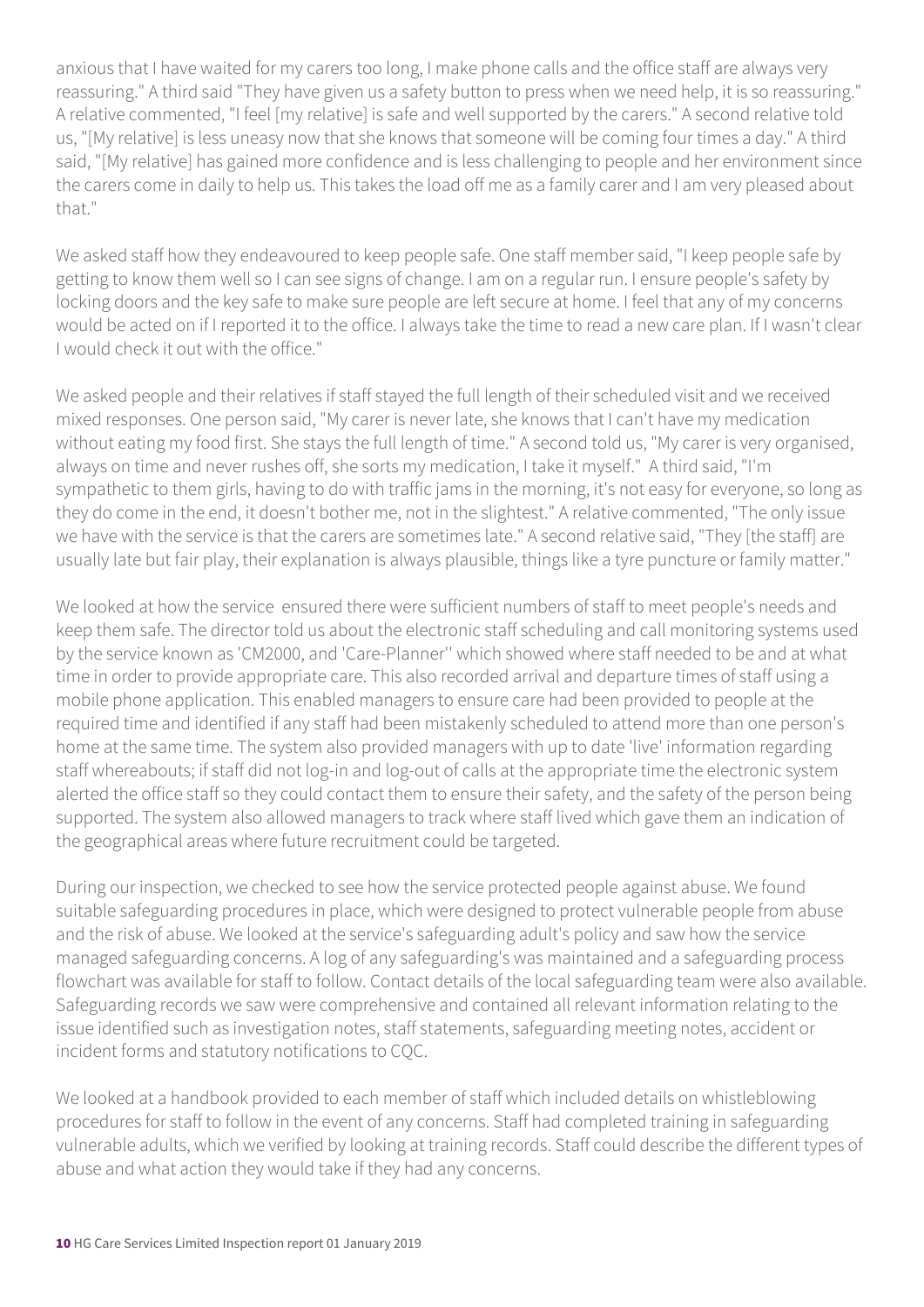We looked at how the service managed risk. We looked at a sample of six care files and found each contained individual 'service user risk assessments.' The risk assessment included areas such as the environment, medication and moving and handling. These provided guidance to staff as to what action to take and were regularly reviewed by the service.

The registered provider employed an external company to undertake checks and maintain the fire extinguishers, fire alarm system, emergency lighting and smoke detectors to ensure the safety of the office based staff. At the time of the inspection, refurbishment and alterations to the office premises had been undertaken and were on-going. There was an up to date fire risk assessment action plan in place detailing any actions needed and discussions had taken place with an external assessor regarding these; fire signage had been installed and cluttered areas of the office had been cleared and the fire log book had been updated. Electrical appliances were tested in accordance with The National Inspection Council for Electrical Installation Contracting (NICEIC) five-year electrical installation test requirements and new air horns had been fitted.

We looked at how the service managed accidents and incidents. There was an appropriate, up to date accident and incident policy and procedure in place. Incidents were logged and tracked including the date of the incident the name of the person concerned and the action taken to reduce the potential for repeated events.

The provider had a recruitment policy in place. We looked at five staff recruitment files. Most recruitment records contained the relevant checks. These checks included a Disclosure and Barring Service (DBS) check. DBS checks aim to help employers make safer recruitment decisions and minimise the risk of unsuitable people being employed to work with vulnerable groups of people. We found two recruitment records where only one reference was available from a previous employer or a valid character reference. The service should obtain at least two references when employing a new member of staff. We spoke to the manager about this who told us, "We recognised that recruitment was an area we needed to focus on and have appointed a new recruitment officer to carry out a full review and ensure that systems are safe going forward." We recommend that the service reviews the latest best practice relating to the safe recruitment of staff to ensure that employees are safe to work with vulnerable people.

Staff we spoke with told us, and we saw for ourselves, that personal protective equipment (PPE) such as disposable aprons and gloves were available for them to use which helped to protect them and people using the service from the risk of cross infection whilst delivering care. Staff we spoke with were aware of the need to make sure they used the PPE available and told us there was always enough equipment in place. Infection control training for staff was covered as part of the induction process and was also identified in the staff handbook. An infection control policy and procedure and health and safety policy was in place and up to date.

Suitable arrangements were in place for staff to enter people's home safely and securely. Some people who used the service required the use of a 'key safe' for staff to access their home. Keys were appropriately stored in these and staff were required to enter a pin code before gaining access.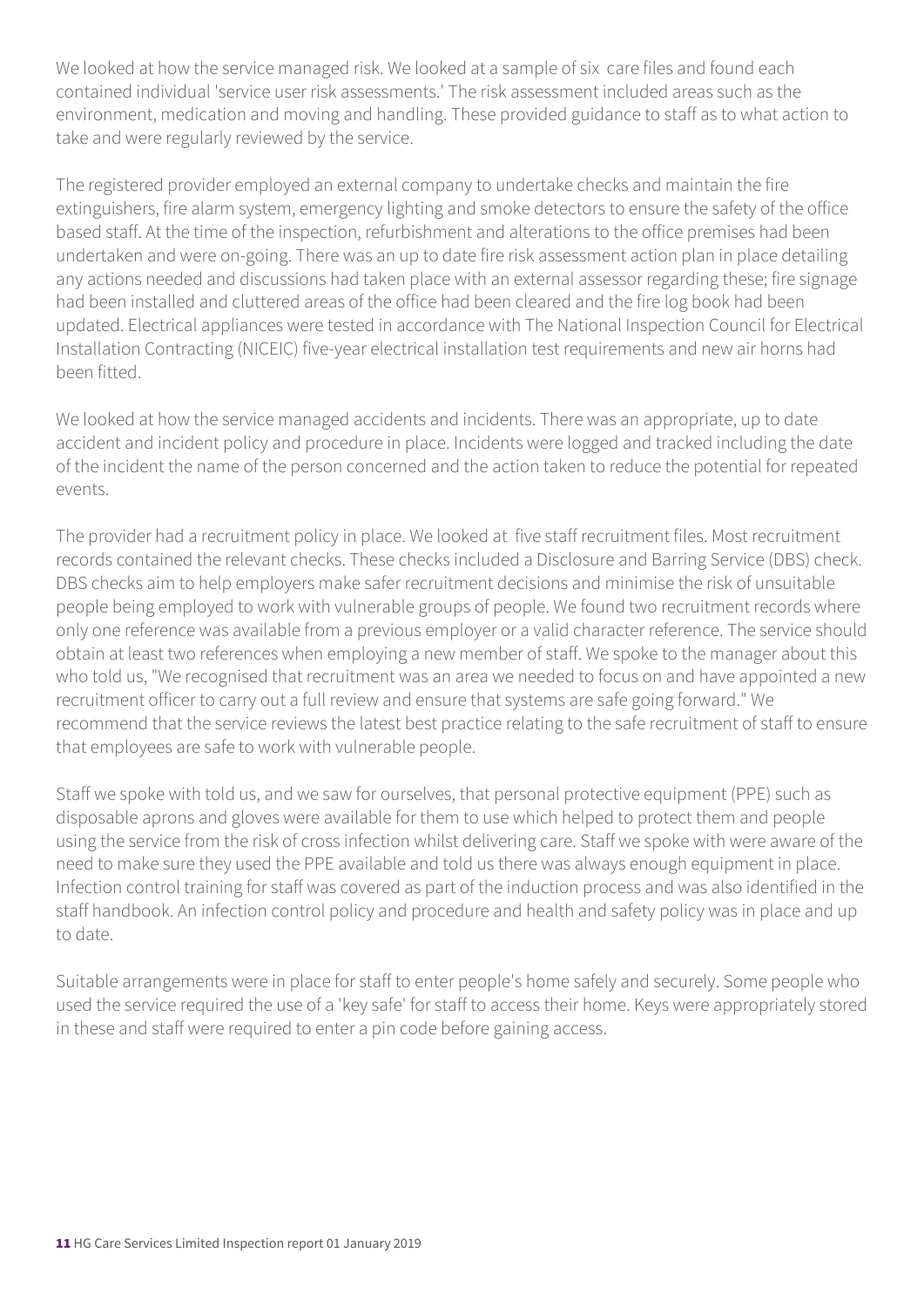### Is the service effective?

# Our findings

Staff told us they had enough time when visiting people to effectively meet people's needs. One staff member said, "I make sure that I give people my full attention when I visit and I do think there's enough time to complete the tasks and have a quick chat." A relative told us, "They [staff] always stay the correct length of time and ask if there is anything else we need before they go."

People's needs were assessed in sufficient detail to inform the delivery of care by staff who supported them. We saw and were told about care being re-assessed by assessors as people's needs changed. Initial assessments were thorough and fed into short, clear support plans that were regularly updated.

People retained their independence for managing their health care and staff knew about people's health needs and how this affected their support. We saw that people had signed a 'consent to their care' document which was in each of their care files. People told us that the staff recognised changes in their health and sought prompt care. A staff member told us, "If I was worried about a person's health I would seek medical advice and inform the family."

The service recruited staff based on their values rather than their experience. The practical elements of the support worker role were covered during the induction period and staff were assessed as to their suitability during a probationary period to ensure that they could meet the expectations of the service. This meant that the staff were driven to provide a service by their caring natures which was evident to us during the inspection.

People were supported by staff that had the skills and knowledge to carry out their roles and responsibilities. New staff were supported to complete a comprehensive four-day induction programme before delivering any hands-on care. New staff also shadowed an experienced member of staff who assessed and recorded their competence before they could work independently.

Staff completed mandatory training which included, health and safety, moving and handling, safeguarding, equality and diversity and the Mental Capacity Act. A staff member told us, "I have refreshed all my mandatory training this year, everything." The training facilitator explained to us that the service was in the process of refreshing mandatory training for all staff on an annual basis, going beyond the national recommended requirements for training. The trainer told us, "Our staff have an excellent standard of training to prepare them to carry out their roles to a very high standard."

There was a positive response when we asked people and their relatives if they considered staff to be knowledgeable and skilled in meeting their needs. Most people told us they had regular staff that knew them well. However, two people told us that a variety of staff were sent to support them. One person said, "I don't always recognise the carers, sometimes they swap a lot, but they are all lovely."

The MCA provides a legal framework for making decisions on behalf of people who may lack the mental capacity to do so for themselves. The Act requires that as far as possible people make their own decisions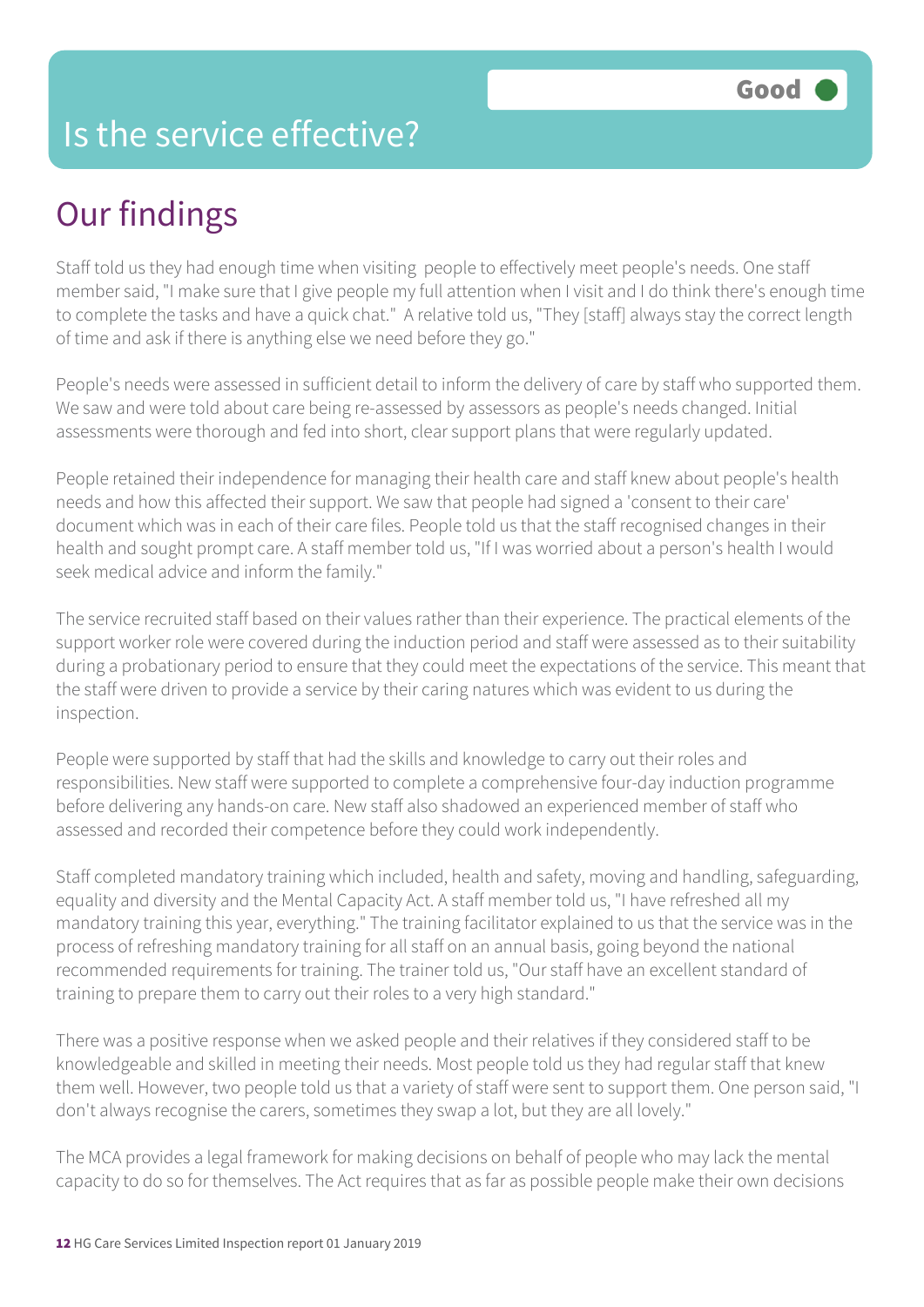and are helped to do so when needed. When they lack mental capacity to take particular decisions, any made on their behalf must be in their best interests and as least restrictive as possible.

We checked whether the service was working within the principles of the MCA. Staff were trained in the MCA and had an awareness of the legislation. People told us staff asked for their consent before providing care and care plans were signed by the person receiving care, or their representative.

People using the service could make decisions about their own care and support; where decisions were made on behalf of people who were unable to give their consent, HG Care sought advice from the Local Authority that commissioned the care package to ensure mental capacity assessments had been carried out in accordance with the Mental Capacity Act 2005 (MCA).

Staff demonstrated they understood their responsibilities for supporting people to make their own decisions and we saw this was done. For example, people were asked before support was provided and choices were offered at meal times and regarding activities. One person told us, "They offer me a choice of food from what I've got in the fridge and what I want to wear." We asked staff how they sought permission from people before providing care. One staff member said, "I always ask people what they want me to do for the that day. Every day might be different."

The Deprivation of Liberty Safeguards (DoLS) do not currently apply in settings such as domiciliary care where people are resident in their own homes and so any deprivation of liberty may only be undertaken with the authorisation of the Court of Protection. Staff told us that if they had any concerns about the capacity of a person using the service, they would contact the office.

Staff we spoke with told us they received regular supervision, which is a one-to-one meeting with a manager. Unannounced spot checks were also completed to check whether staff continued to work with people safely. Staff told us the management team checked their knowledge and assessed whether they supported people in the way they wanted to be supported, if they used protective equipment to maintain infection control standards, if they arrived at the correct time and whether they were suitably dressed. Any issues identified were addressed in a positive manner with staff being given additional support and training to promote improvement .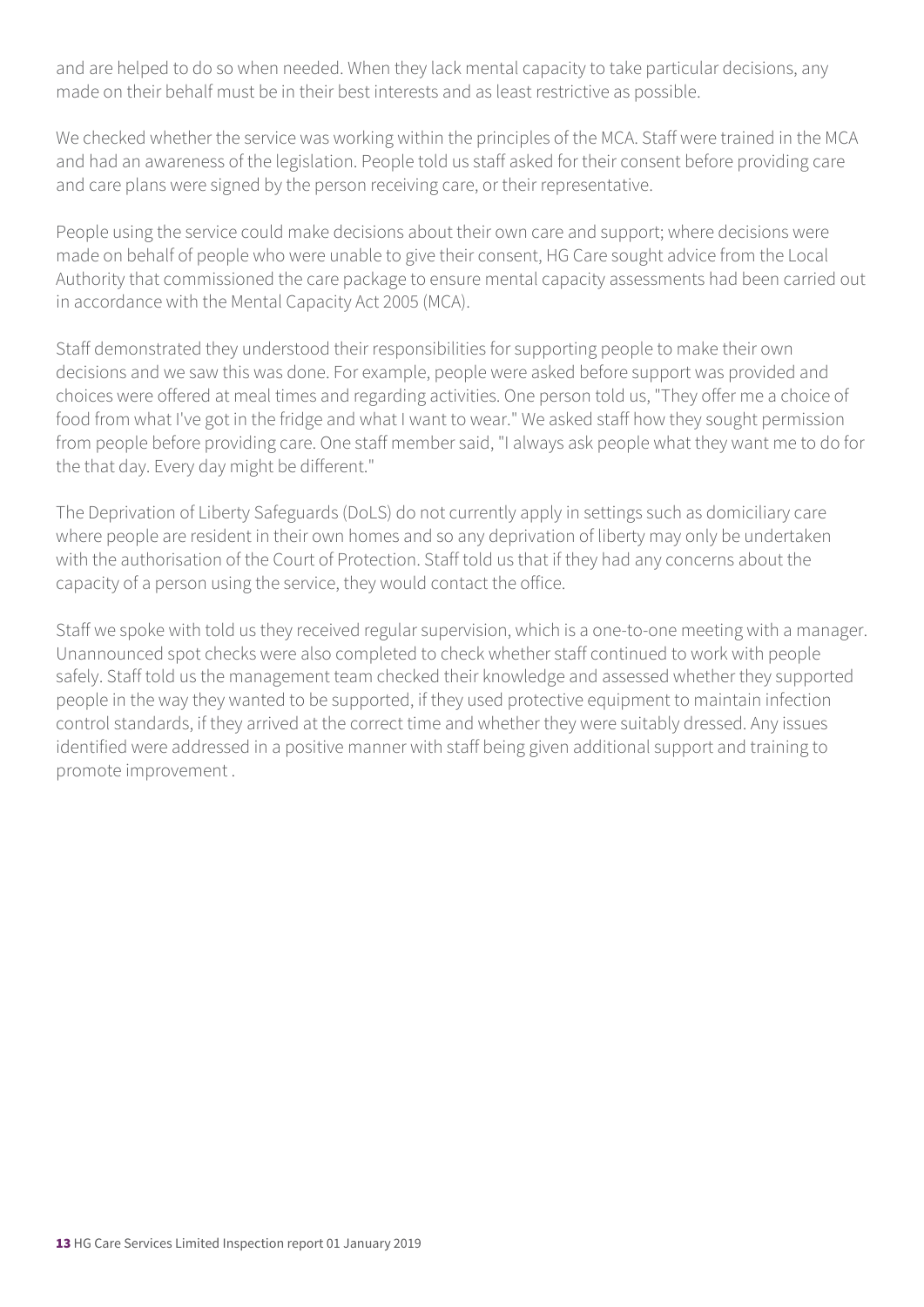# Our findings

People we spoke with and their relatives told us they felt the service was caring. They told us that the staff who supported them had built a positive relationship with them and their relatives. One person told us, "They [the staff] are busy when they are here but always take the time to ask how I am and if I need anything before they go." A second person said, "They don't rush, I get everything I need."

We asked staff how they demonstrated a caring approach when supporting people in their homes. One staff member said, "I try to ensure I am patient with people at all times." A second told us, "Caring for someone is rewarding. To me it's not a job and I see people as 'my little family.' It's important to take time to speak with people and not just do the tasks identified. Being caring and loving is what people need; if people are happy then I am happy."

We asked staff how they involved people in their day-to-day support and promoted their independence. One staff member said, "I always offer people choices so they have control over their everyday lives and this is very important." A second commented, "It shows what people can and can't do for themselves in their care plans so I encourage people to be as independent as possible." A third said, "I don't do this job for the money, I want to see a smile on people's faces and that is my reward. I don't rush and will go over the allocated time if need be to meet their needs."

We saw limited examples in some care records we looked at of staff actively promoting people's independence, however staff understood the need to help people to maintain and improve their levels of independence.

We looked to see how the provider promoted equality, recognised diversity, and protected people's human rights. We found the service aimed to embed equality and human rights through good person-centred care planning. Support planning documentation used by the service enabled staff to capture information to ensure people from different groups received the help and support they needed to lead fulfilling lives, which met their individual needs. For example, if people needed information in a different language this was available to them.

We found there were appropriate policies in place which covered areas such as equality and diversity, confidentiality, valuing diversity, privacy and dignity.

People's care plans included information about their needs regarding age, disability, gender, race, religion and belief. Care plans also included information about how people preferred to be supported with their personal care.

People we spoke with all told us their privacy and dignity was always respected. Staff we spoke with described the importance of respecting people's privacy and dignity and could explain how they did this. Whilst we did not observe staff providing personal care when we visited people, they gave appropriate examples of ways in which they would ensure people's dignity was maintained, for example, by ensuring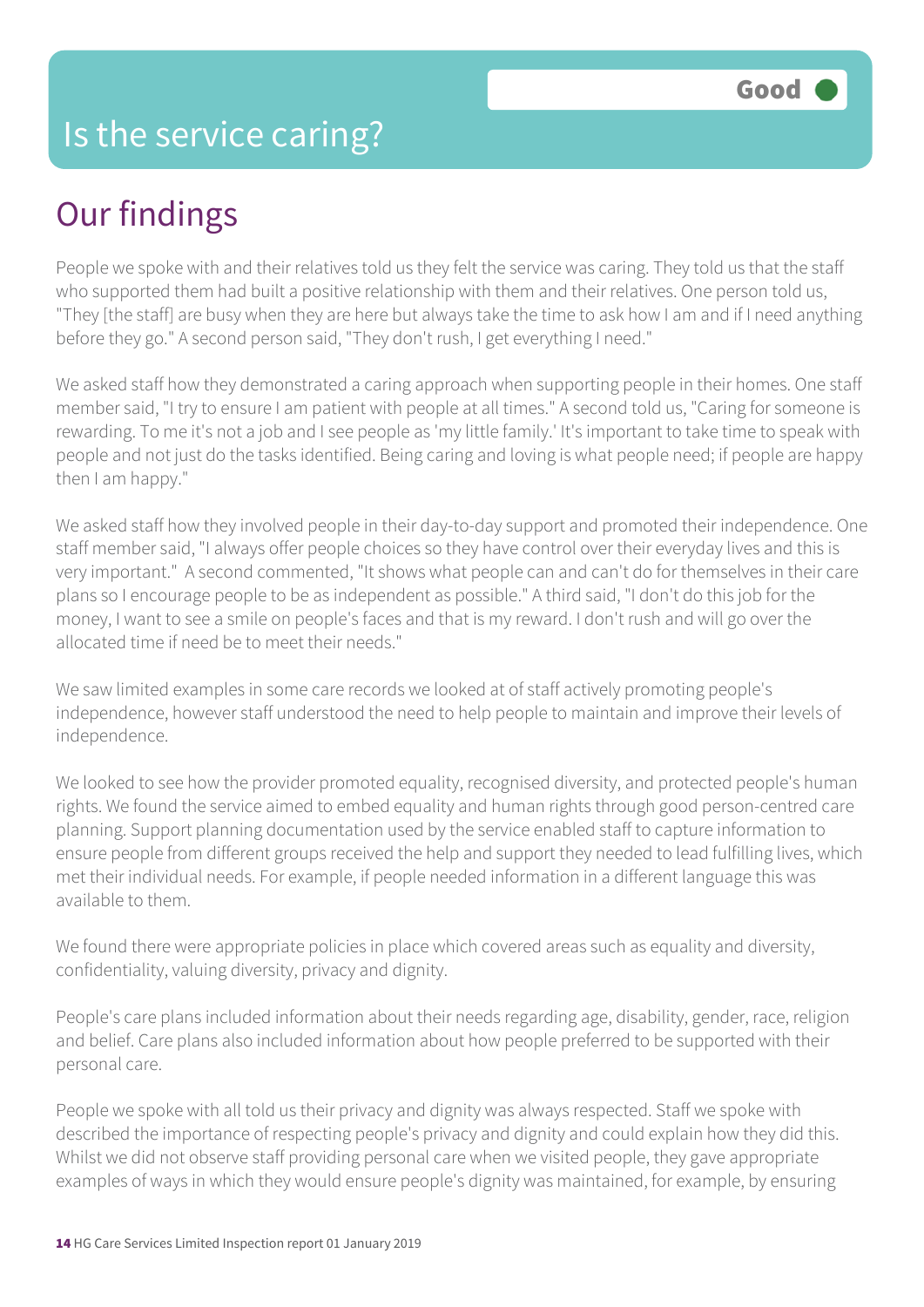curtains and doors remained closed whilst supporting with personal care tasks and speaking to people discreetly.

Staff understood it is a person's human right to be treated with respect and dignity and to be able to express their views. People confirmed staff were always very polite and included them when making decisions about how they wanted their care provided.

We saw people had been involved in discussions about their care plans and how they wished to be cared for and care files contained guidance about each person's needs and wishes and how staff should support them.

People using the service had also provided positive feedback regarding the support they received which we have reported on in the well-led section of this report.

Information about people was kept securely. The registered manager ensured that confidential paperwork was collected regularly from people's homes and stored securely at the registered office. People's personal and medical information was protected. The provider's policy and procedures on confidentiality were available to people, relatives and staff .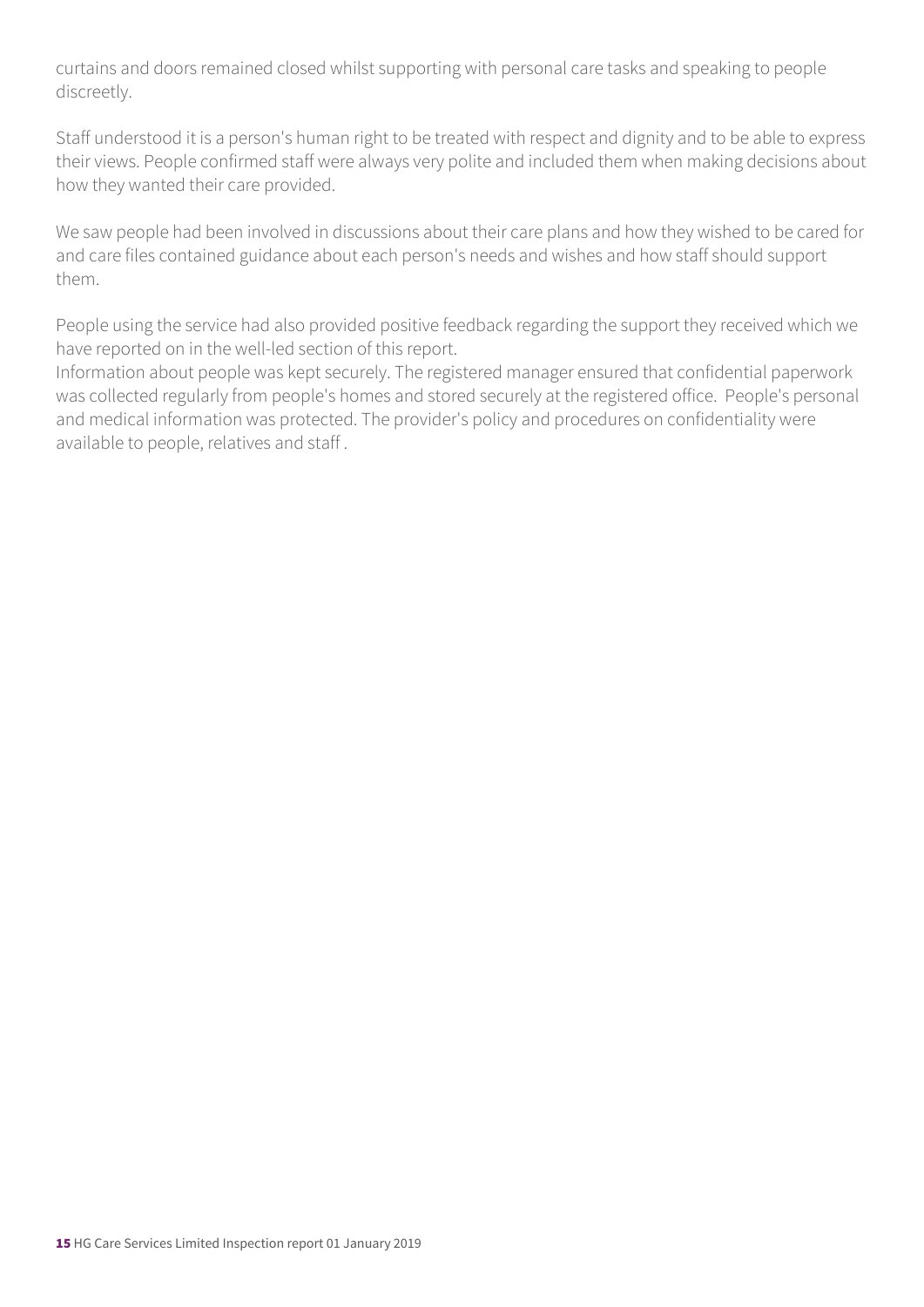### Is the service responsive?

# Our findings

People and their relatives we spoke with were extremely positive about the high standard of care given by the carers. Comments included, "Lovely girls, very kind and respectful," and "I don't know what I'd do without them."

People's care plans were person centred, for example, people's care records gave guidance to staff on supporting people to be independent during personal care tasks that matched their individual wishes. These clearly documented people's needs and what support they required with day-to-day living tasks such as eating meals or with personal care. This enabled staff to capture information to ensure people received the help and support they needed to lead fulfilling lives, which met their individual needs.

Care plans identified people's hobbies and interests and gave staff guidance on how to support people to maintain any interests they have. A staff member told us, "We don't do activities with people as such, but we encourage people to do things to keep them occupied, and leave them puzzles or find them programmes to watch on the television before we go."

Staff gave us examples of how they provided support to meet people's diverse needs such as those related to disability, gender, and sexual orientation. A staff member told us, "I follow the plans in place to provide care in line with the person's needs and preferences, whatever they may be." Staff recorded the care they provided at each visit and we saw these records were detailed and clearly written. Staff told us they read the care plans and checked them at each visit for any changes. When people's needs changed, staff carried out further assessments to ensure their needs continued to be met appropriately.

The registered manager and staff worked to ensure people were involved in planning their care and support. The service provided to people was based on their individual needs. Staff told us they took people's wishes and needs into account and tried to be as flexible as possible in accommodating any changes to visit times.

The Accessible Information Standard (AIS ) was introduced by the government in 2016 to make sure that people with a disability or sensory loss are given information in a way they can understand. We found the provider was meeting this requirement by identifying, recording and sharing the information and communication needs of people who used the service with carers and staff, where those needs related to a disability, impairment or sensory loss; this meant staff understood how to best communicate with people. People could receive information in formats they could understand such as in easy read or large print and the service could provide information in other languages if required.

We observed people looked clean and well cared for when we visited them at home. People told us that staff ensured they were dressed in clothing of their choice. One person told us, "They offer me a choice of what I've got in the fridge and what I want to wear. It is important to me to make choices for myself as much as possible."

People told us how important it was to them that they received a service to help them. One person told us,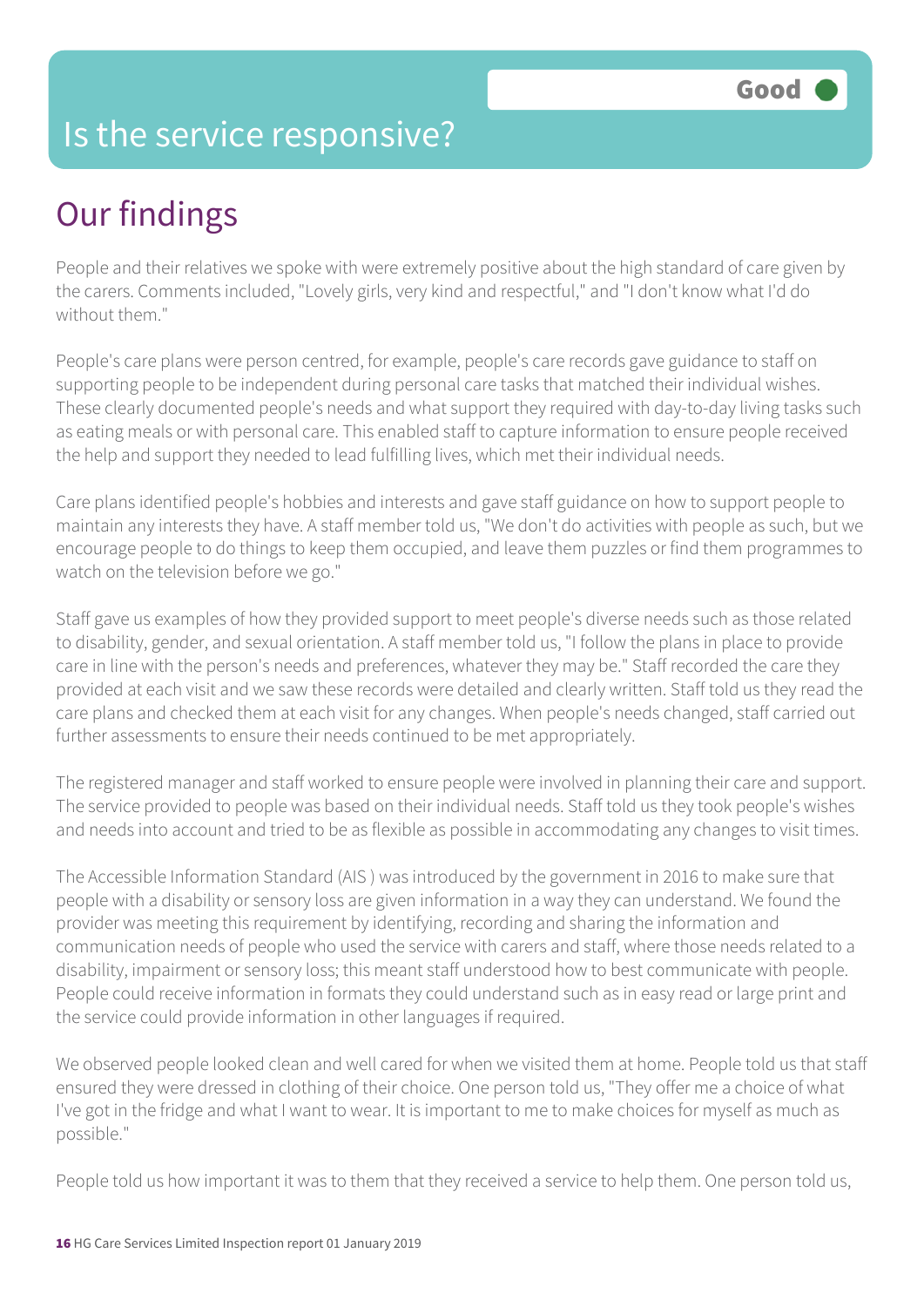"Having carers breaks the day up, sometimes they are the only people I see."

The service had received compliment cards from people and relatives they supported. The provider had a complaints policy and processes were in place to record any complaints received and to address them in accordance with their policy. The service dealt with any complaints appropriately which included bringing staff into the office to talk about the complaint, where applicable. Records were comprehensive and included any statements from staff involved. There was an index log of complaints received, the document reference number, the name of the investigating officer, the date of resolution and any activities linked to the complaint.

People we spoke with told us that they knew how to complain and details of how to make a complaint were contained in the 'service user guide' given to all people at the start of service. All missed calls were investigated as complaints and the management team wrote to people with the outcome of the investigation and an apology.

Comments received from people regarding complaints included, "I've no complaints, but I would ring the office if I did have," and "Never had to complain, but I would be able to if I wanted. The number is in the book," and "If I was not happy about how things are going, don't you worry, I am not shy, I shout through the roof," and "If I had a complaint I would ring the same number I use when I ring for a carer," and "Everybody is nice to me, looking after me, I don't have any complaints whatsoever."

We found end of life care not had been discussed with people who used the service. Staff had not received training in end of life care provision because the service was not involved in providing care for people who were at the end stages of life at the time of the inspection. The training facilitator told us, "We will provide comprehensive training to staff in this area if we support anyone with these needs."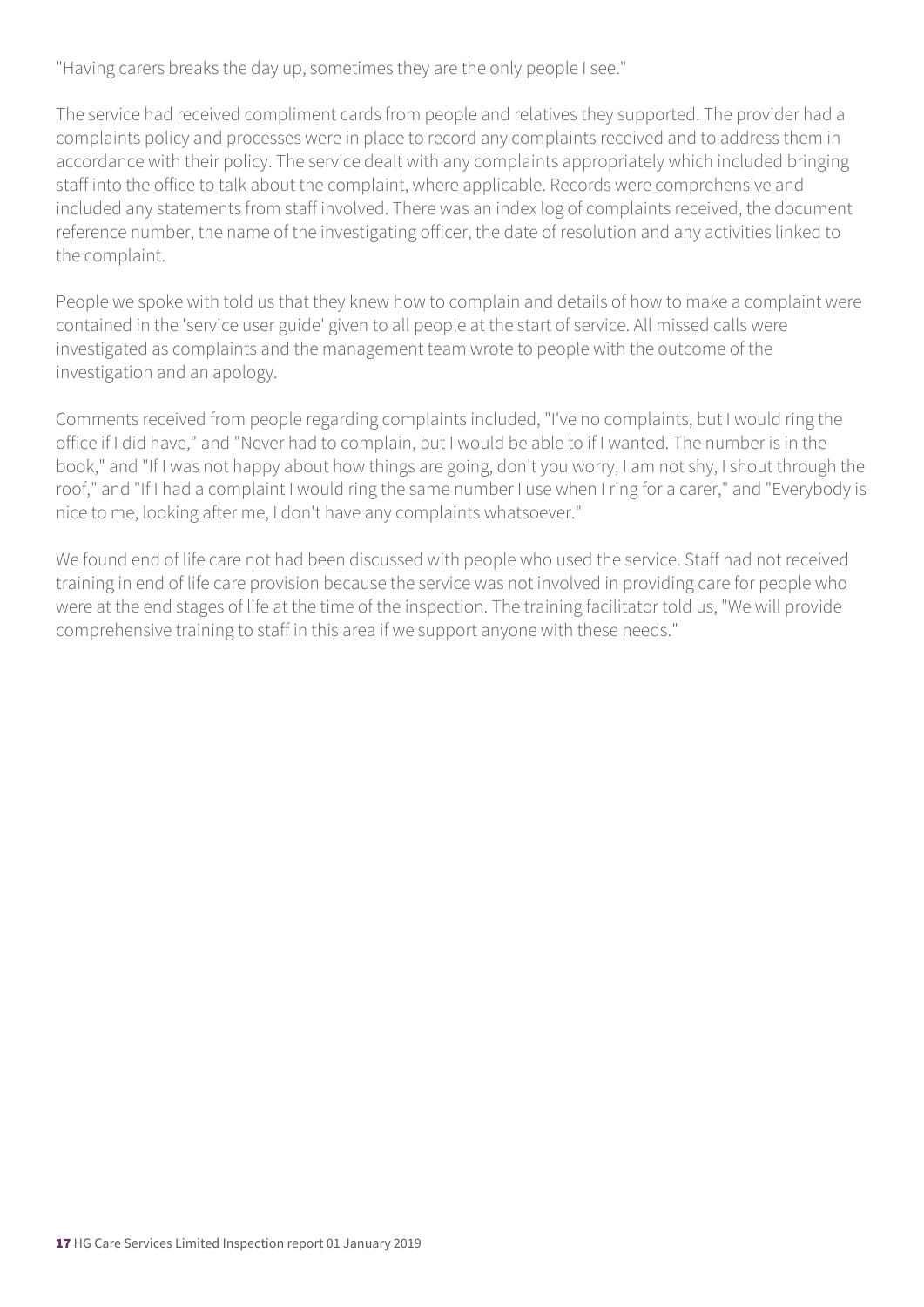#### Is the service well-led?

# Our findings

At our last inspection we found a breach of Regulation 18 of the Care Quality Commission (Registration) Regulations 2009 because the service had not always notified us of incidents which should be reported to CQC. At this inspection we found the provider had taken remedial action and was now meeting the requirements of this regulation; statutory notifications were now sent to CQC as required and there was a file in the offices premises identifying the notifications submitted along with associated documents such as accident forms, staff statements, meeting minutes and observations of staff practice.

During the last inspection we also found a breach of regulation 17 of the Health and Social Care Act 2008 (Regulated Activities) Regulations 2014 in relation to good governance, because regulation and compliance audits required to help reduce identified shortfalls in service provision had not been effective. Information gathered from people and their relatives to identify the quality and standard of the care and support and of people's care records was not available for us to examine and the local authority had also advised us that the provider had a low compliance in utilising the commissioner's workforce management quality assurance system.

Following the last inspection, we asked the provider to complete an action plan to show what they would do and by when to ensure compliance with this regulation, which we received. The provider had implemented a weekly quality management committee meeting which included incidents and accidents and discussions on non-conformance and corrective actions which had improved quality assurance monitoring. We looked at records of these meetings and saw discussions now included customer satisfaction, performance against quality and health and safety issues, non-conformance and the corrective action taken, opportunities for improvement, complaints, documentation, safeguarding and health and safety and audits.

The provider had also started to use an online tool (Google form), as a replacement for the traditional paper form, to record feedback for quality assurance purposes; this online form allowed for both individual and aggregated trends and patterns to be updated automatically and to be readily accessible to managers. The provider had also worked proactively with the local authority regarding the type of call monitoring system required, with a view to using a less intrusive system that did not rely on people having a landline telephone available in their homes for staff to use when logging their visits.

Although governance and oversight of the service had improved and there was a regular system of auditing in place, these had not identified the issues we found with people's medicines; in particular the maintenance of contemporaneous, accurate and complete records. We raised the issues regarding the management of medicines with the provider who immediately undertook investigations and provided us with a response shortly after the inspection of medicines had been undertaken.

There was a registered manager in post. A registered manager is a person who has registered with the Care Quality Commission (CQC) to manage the service. Like registered providers, they are 'registered persons'. Registered persons have a legal responsibility for meeting the requirements in the Health and Social Care Act 2008 and associated Regulations about how the service is run.